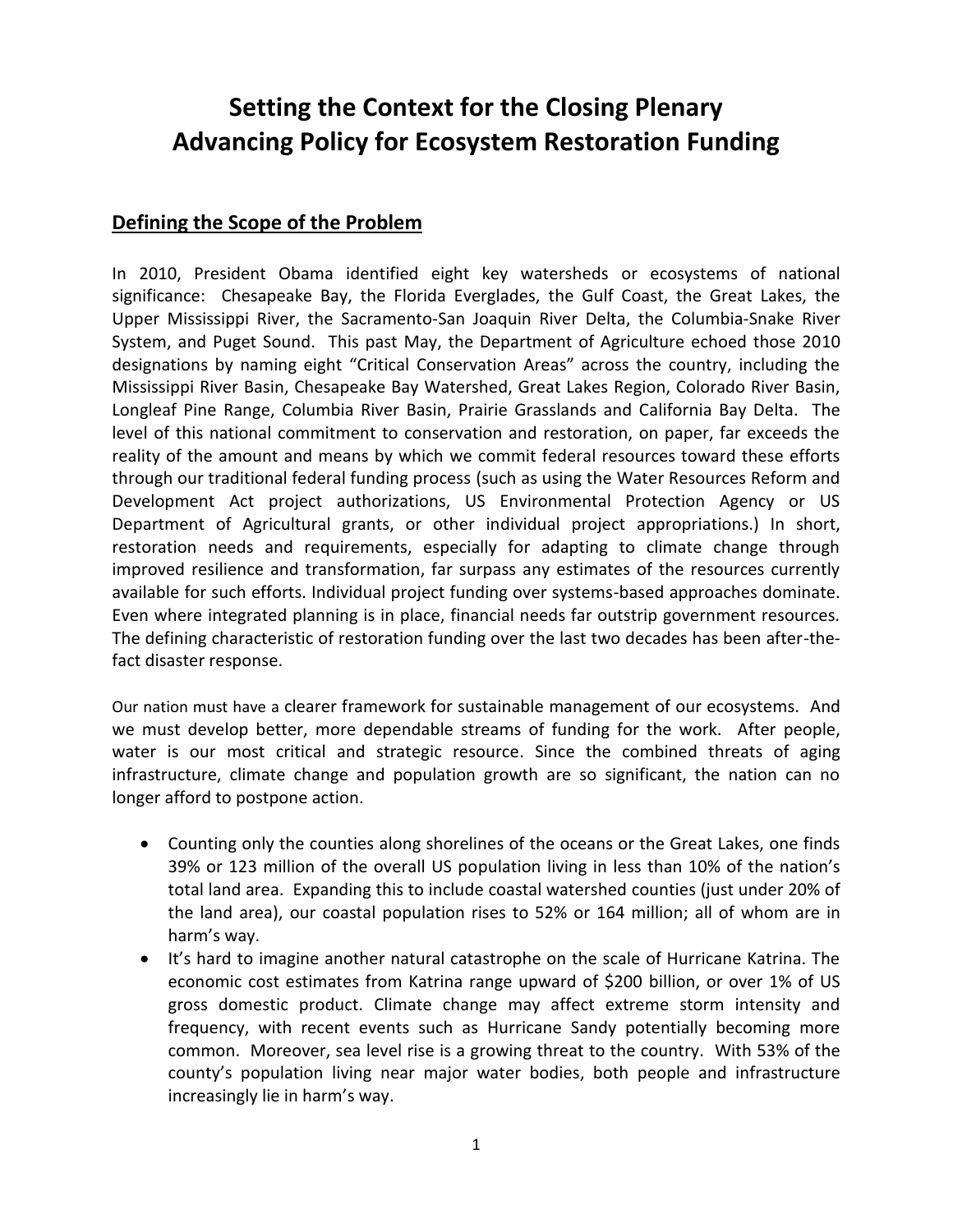Risk reduction and resiliency must be dealt with today, not tomorrow. It is imperative we initiate a focused effort to articulate a strategy to sustain the nation's water resources and ecosystems. Our nation's future growth and prosperity will depend upon the sustainable management of our environment.

Our nation's planning and regulations are fragmented from top to bottom, which results in less than optimal cost and effectiveness. The Federal government has more than 20 agencies responsible for understanding and managing water resources. As such, there is no clear sense of the Federal role and little understanding of the gaps and overlaps among Federal agencies. Furthermore, each state and many Native American tribes have one or more agencies responsible for managing water resources within their respective areas of jurisdiction. Existing governance structures and processes appear to have exacerbated already complex challenges in which lines of authority are not clear or organized for timely problem solving.

A successful strategy must take an integrated approach, recognizing that our water and natural resources are inextricably tied to other systems that are already part of the built and social environment, such as energy generation, land-use, and economic development. Examples of this approach are cited in "Economic Impacts of Climate Change" (RITES Journal) and "Green and good? The investment performance of US environmental mutual funds" (Journal of Business Ethics.)

## **Climate Change – Need to Incorporate Climate Adaptation with Ecosystem Restoration Efforts**

The range of climatic changes anticipated from rising sea levels to the potential for stronger and more frequent storms and extreme temperature events will have real impacts on our natural environment, as well as human-made infrastructure and their ability to contribute to economic activity and the quality of life.

- All sectors of the economy agriculture, energy and transportation will be affected.
- Essential infrastructures that provide us reliable services and high standards of living water supply and waste water treatment – will be impacted.
- Ecosystems, on which our quality of life relies, will suffer.

The costs of climate change will place major strains on public sector budgets, personal income and job security. The dominant benefit methodology and incremental approach to restoration and adaptation must be changed. A new methodological approach, perhaps using portfolio choice theory (i.e. how rational investors will use diversification to optimize their portfolios and how a risky asset should be priced or valued) needs to be explored. Tools from the theory of investment and finance under risk and uncertainty should be considered. We should fully engage around opportunities to value and price services ecosystem services. In short, we must begin to avoid the high costs of poor focus and inaction and make the programmatic investment in natural, human-made and social capital necessary to adapt and prosper in our changing world.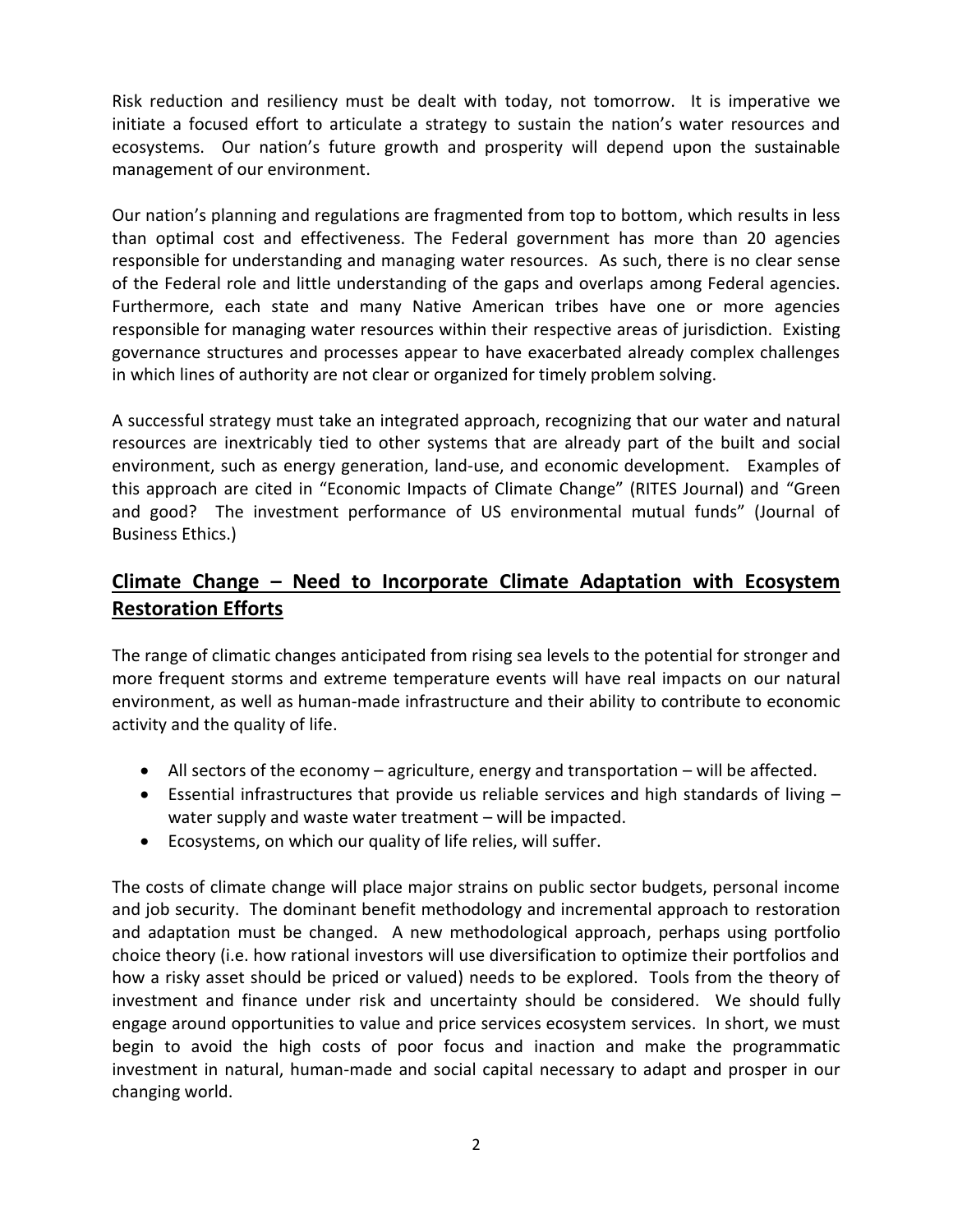### **Sense of Urgency**

Large-scale ecosystem restoration programs provide both the opportunity and the necessity to collaborate – among Federal agencies, with states, local and tribal governments, private industry, non-profit organizations and a wide variety of other stakeholders We can leverage these potential partnerships to construct an proactive implementation approach to managing the risks we are facing, including the possibilities of funding mechanisms that encompasses the entire community. But we must begin to move away from the reactive, post disaster that characterizes our current approach to large scale protection and restoration.

#### **Closing Plenary Panel Discussion**

Given these sets of challenges for our industry, the closing panel will bring together experts who can provide provocative ideas and thoughts based on an understanding that, in broad terms, both our systems and levels of funding for ecosystem restoration need major recalibration.

The speakers will provide thoughts and perspectives on the following basic questions:

- How do we fund restoration work above and beyond current Federal and State levels;
- How do we create systems that, in addition to Federal and State funds, allow use of revenue sources provided by non-profits and for-profit entities;
- How do we implement valuation of ecosystem services; and,
- How do we concretely demonstrate and communicate restoration benefits to stakeholders and communities?

#### **Call for Action – We Need Your Support!**

To date this has been a collaborative effort of the Environmental Defense Fund, America's Wetland Foundation, The Nature Conservancy and the recently organized Large-scale Ecosystem Restoration Section (LERS) of the Society for Ecological Restoration. We encourage you to join our efforts and help unite the voice of the ecosystem restoration community. If you are interested in contributing please contact, the Chair of the LERS Board of Directors, Cheryl Ulrich, at [cherylulrich@comcast.net.](mailto:cherylulrich@comcast.net) You may track our efforts through the LERS website <http://chapter.ser.org/lers/>

#### **References:**

- The US Economic Impacts of Climate Change and the Costs of Inaction. A Review and Assessment by the Center for Integrative Environmental Research at the University of Maryland. Oct 2007
- Deltas 2010 World Delta Dialogues. Report of Findings. America's Wetland Foundation. Oct 2010